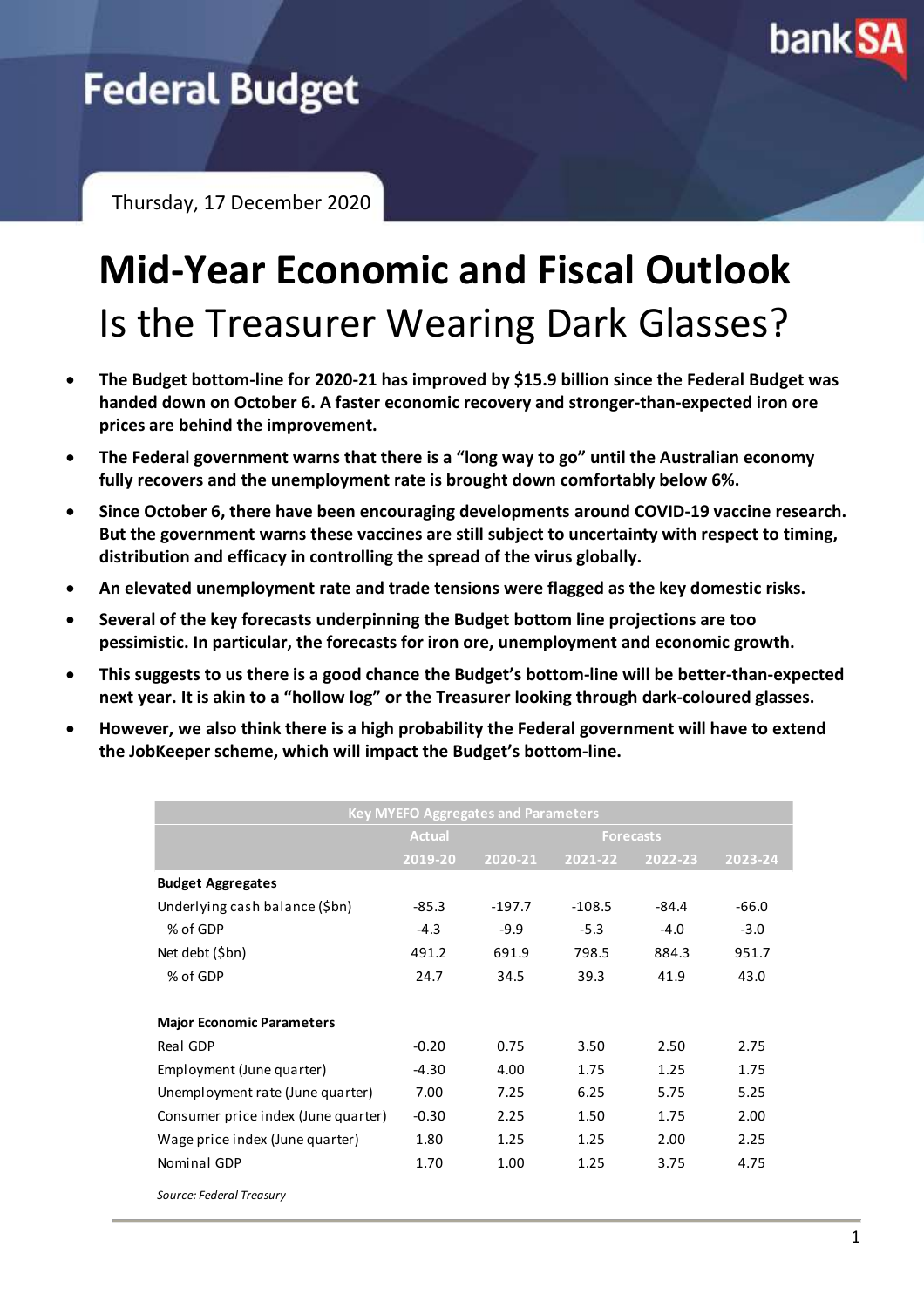Earlier today, Federal Treasurer Frydenberg handed down the Mid-Year Economic and Fiscal Outlook (MYEFO), 2½ months after delivering the 2020-21 Federal Budget (on October 6).

#### **Underlying Cash Balance**

The Budget bottom-line has improved by \$15.9 billion since October 6. The underlying cash balance is now expected to be \$197.7 billion (or 9.9% of GDP) for 2020-21. An improvement over the forward estimates is also expected. The underlying budget deficit is expected to fall to \$66.0 billion (or 3.0% of GDP) in 2023-24.

The improvement was driven by a stronger-than-anticipated economic recovery and higher-thanexpected iron ore prices. These developments have helped swell company receipts and tax revenues. Moreover, the stronger recovery has meant unemployment levels have been below expectations. Therefore, the Federal government has not spent as much as anticipated through their JobSeeker and JobKeeper schemes.

#### **Gross and Net Debt**

Gross and net debt estimates are broadly consistent with the estimates published on October 6. Gross debt is expected to be 42.5% of GDP in June 2021, increasing to 51.5% of GDP in June 2024. Net debt is expected to be 34.5% of GDP in June 2021 and peak at 43.0% of GDP in June 2024.

#### **Risks**

The Federal government warns that there is a "long way to go" until the Australian economy fully recovers and the unemployment rate is brought down comfortably below 6%. The MYEFO underscores that significant risks remain to the economic outlook. These risks are the ongoing threat from the presence of the virus, which generates uncertainty for consumers and businesses.

Since the 2020-21 Federal Budget, there have been encouraging developments around COVID-19 vaccine research. The government acknowledges the development of vaccines are progressing well. But it warns these vaccines are still subject to uncertainty with respect to timing, distribution and efficacy in controlling the spread of the virus globally. An elevated unemployment rate and trade tensions were flagged as the key domestic economic risks.

#### **Key Economic Forecasts**

Several of the key forecasts underpinning the Budget bottom-line projections are too pessimistic. In particular, the forecasts for iron ore, unemployment and economic growth. This suggests to us that next year there is a good chance the Budget's bottom-line will be better than expected. It is akin to a "hollow log" or the Treasurer looking through dark-coloured glasses. However, we also think there is a high probability the Federal government will have to extend the JobKeeper scheme, which will impact the Budget's bottom-line. The JobKeeper scheme is currently scheduled to end on 31 March 2021.

The Federal government cut their projected peak for the unemployment rate, from 8.0% to 7.5%. The peak is expected to occur in the first quarter of next year, before the unemployment gradually reduces to 6.25% in Q2 of 2022 and to 5.25% in mid 2024. However, we predict the peak has passed and the unemployment rate will sit at 5.6% in mid-2022. The Federal government is assuming it will take around four years for the unemployment rate to return to pre COVID-19 levels whereas we think it will take half that time.

In terms of real GDP, the Federal government has upgraded its near-term growth forecasts. It now expects growth of 0.75% for 2020-21 compared with expectations of a contraction in GDP of 1.5% just 2½ months ago.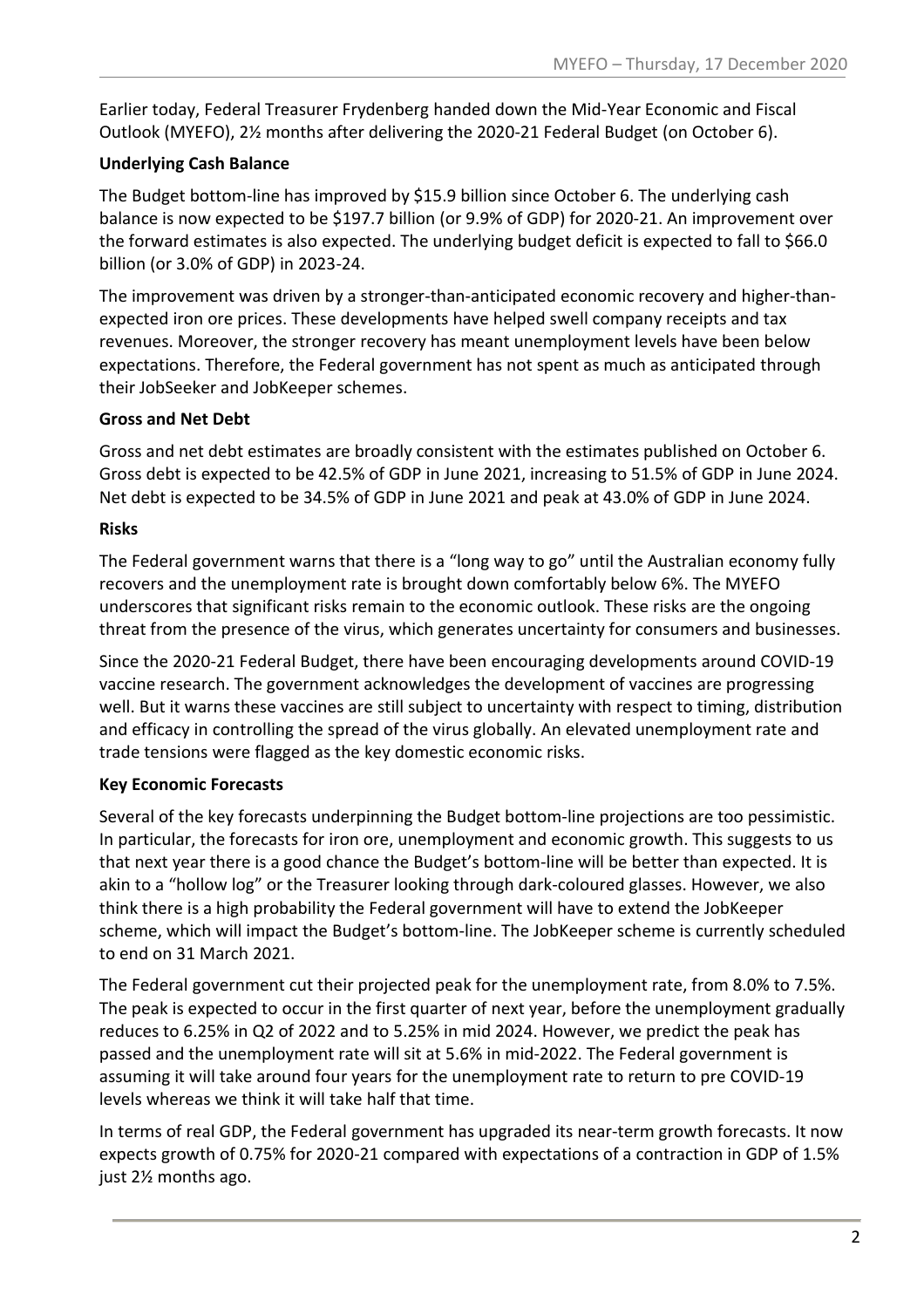For 2021-22, growth of 3.50% is expected, down from the previous estimate of 4.75% growth.

Our own growth forecasts are slightly firmer; we are expecting growth of 0.3% this financial year, followed by 4.1% in the following financial year.

The iron ore forecasts outlined by the Federal government stand out as particularly gloomy. The government expects the price of iron ore to drop substantially from the current price of around US\$155 per tonne free-on-board (fob) to US\$55 per tonne (fob) by the end of the September quarter next year. In comparison, we expect the price to decline more gently and stay elevated at US\$118 per tonne fob.

#### **Key Initiatives**

Key initiatives announced today include the extension of the JobSeeker coronavirus supplement scheme for a further three months to 31 March 2021 (at a cost of \$3.2 billion), extra spending devoted to the vaccine rollout (\$1.6 billion) and additional spending on aged care (\$0.5 billion).

> **Besa Deda, Chief Economist** Ph: 02-8254-1316